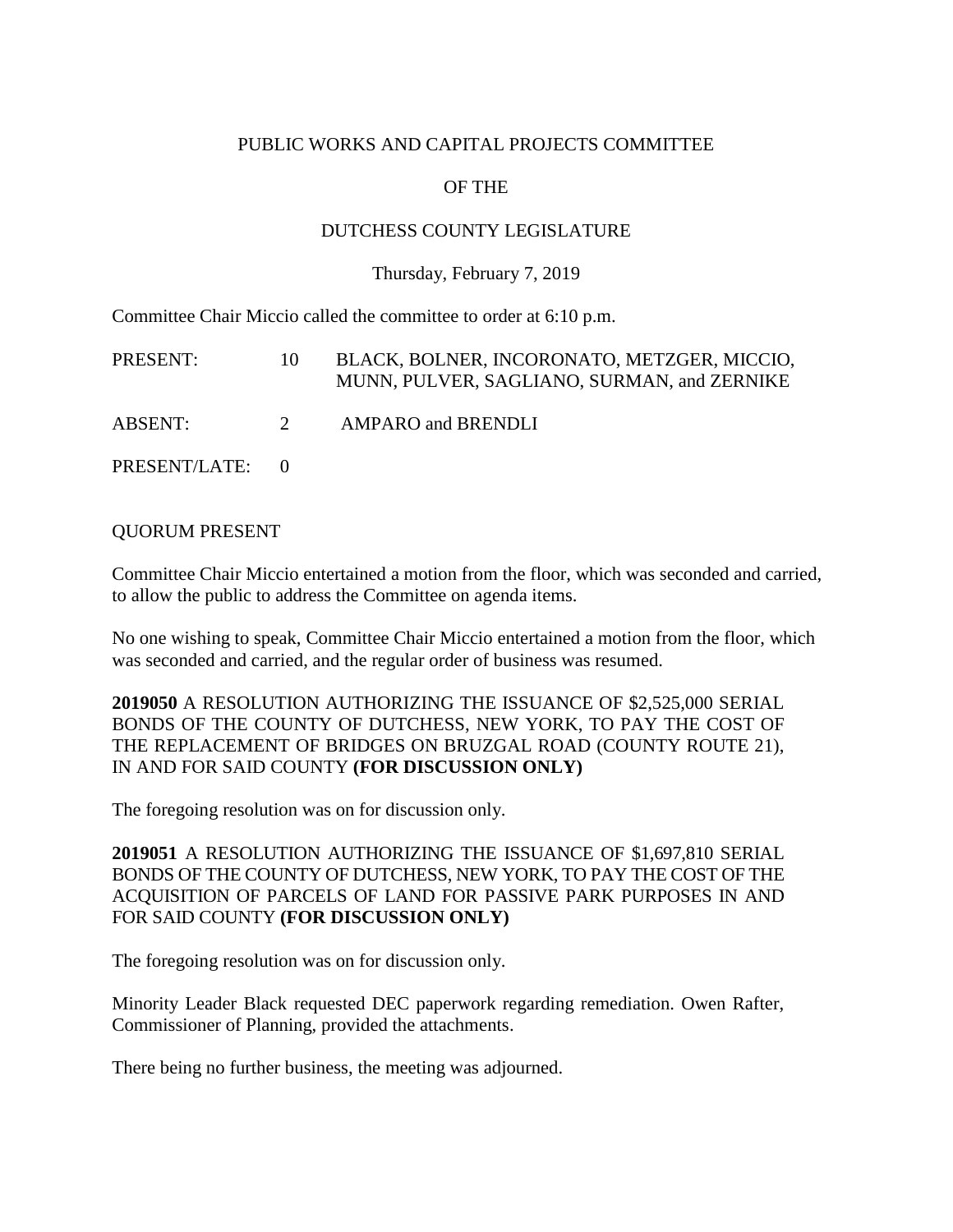1. Why did the developer who was going to build the homes at Lake Walton, circa 2004, walk away from the site?

*While we can't speak for the developer the general belief is that the market downturn caused the developer issues and they were unable to proceed with their proposal.* 

2. When did Scenic Hudson and the county first discuss Scenic Hudson's purchase? Was there any written agreement between the county and SH at that time?

*Initial discussions began in 2014 about the concept where Scenic Hudson indicated their desire that the County take ownership of the parcel, there were no written agreements. The concept of a passive park space along the DRT in the Town of East Fishkill was discussed in the 2017 State of the County. Negotiations began in earnest in late Fall 2018 after Scenic Hudson had completed their first transaction with the prior property owner for a different parcel in another County, on which acquisition of Lake Walton was contingent. Scenic Hudson acquired the Lake Walton Parcels on January 7, 2019. Legislative leadership was also briefed on the project in January.* 

3. What is the condition of the Lake? What can it be used for? Has Scenic Hudson taken water samples, especially for phosphates and nitrate nitrogen? (I think the lake is not actually a closed system, but empties into Fishkill Creek.)

*The prior developer had conducted water samples as part of their DEIS for their project: [http://www.johnmeyerconsulting.com/lakewalton/DEIS/APPENDICES/APPENDIX%20B/lake%20r](http://www.johnmeyerconsulting.com/lakewalton/DEIS/APPENDICES/APPENDIX%20B/lake%20restoration%20and%20long-term%20management%20proposal.pdf) [estoration%20and%20long-term%20management%20proposal.pdf](http://www.johnmeyerconsulting.com/lakewalton/DEIS/APPENDICES/APPENDIX%20B/lake%20restoration%20and%20long-term%20management%20proposal.pdf) Scenic Hudson is contacting NYSDEC to see if additional samples were taken. The report noted that: "The measurements taken in the spring of 2004 indicates that the primary input of nutrients to the lake in the early spring comes from the two inlet streams (WQ 4 and WQ 6), with relatively little internal loading form the spring turnover or the surrounding septic fields." The lake is spring-fed, and a firstorder stream flows through the lake and the property at large, emptying into the Whortlekill (a tributary to Fishkill Creek). The County's intent is to use the lake for fishing and kayaking, we are not intending to allow swimming.*

4. Has there been a Natural Resources Inventory of the lake area at any point? Or a list of flora or fauna species that are now protected?

*Scenic Hudson prepared a Rapid Ecological Assessment Report (attached). A detailed park development plan will be necessary to identify specific park amenities to be developed and how those facilities can be planned to avoid any significant impacts to the resources identified on the site. Once the desired park amenities are determined, schematic designs would have to be developed, estimates provided, and funding sought to implement these plans. Further studies*  into the extent and value of the identified natural resources will be required, as will the careful *planning of the proposed facilities to take full advantage of the existing roadway and previously disturbed sites to avoid additional impacts on the property's environment. The future, sitespecific development plan would then be subject to a separate SEQR analysis, prior to approval and implementation.*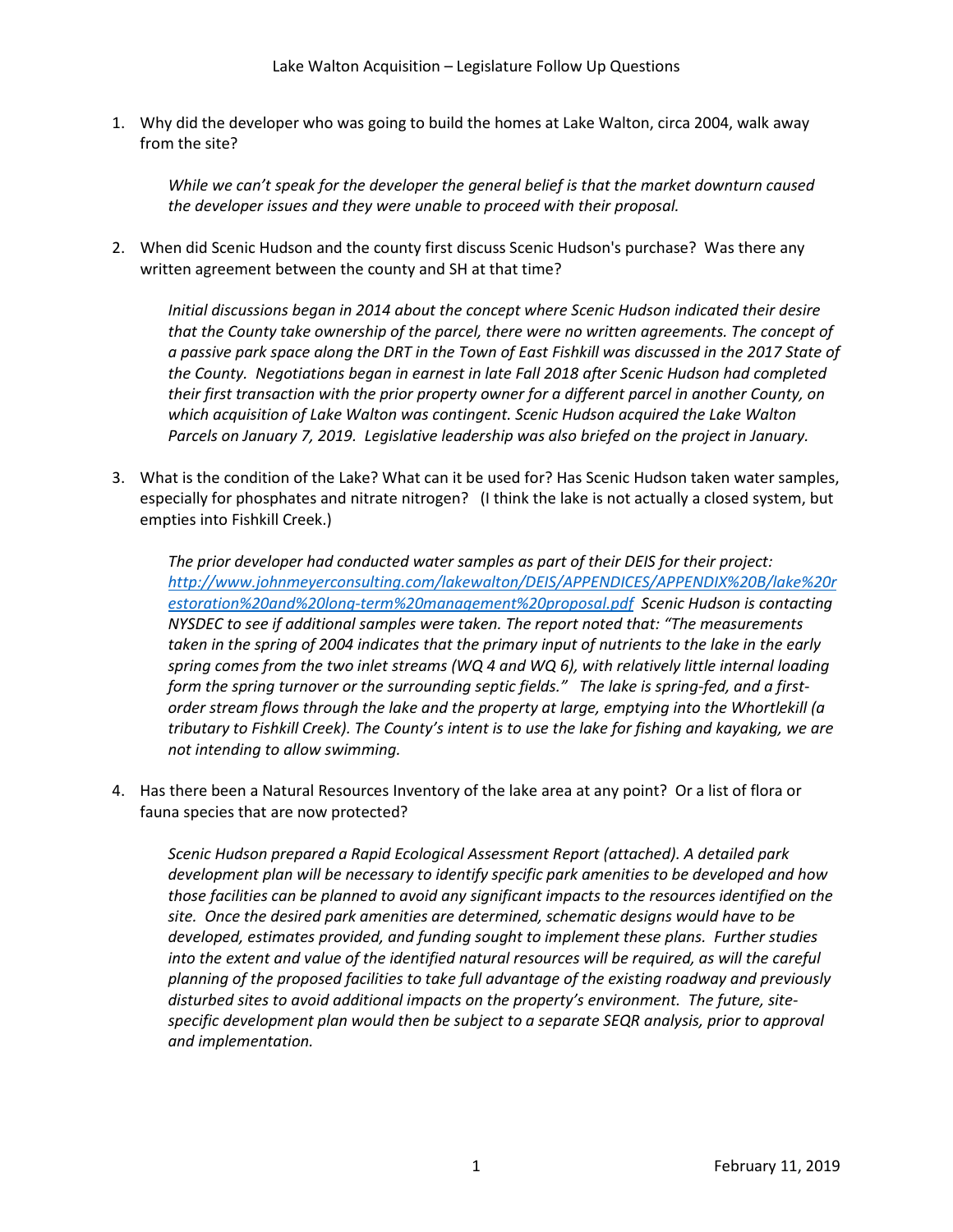5. What kind of flood protection does the lake provide? And what's the estimated lifespan of the dam? (The lake is shallow but there's an awful lot of water in it. If the dam ever failed, it looks like a fair chunk of Hopewell Junction is downstream, yes?)

*Scenic Hudson noted that the lake was overtopping the dam for more than 12 months prior to the repairs and was not causing any flooding problems due in large part to the existing wetlands downstream of the dam that act as a buffer. The inundation flow for the lake goes to the south of the hamlet of Hopewell Junction.*

*The DAM is a NYSDEC Class "B" or "Intermediate Hazard" dam: A dam failure may result in damage to isolated homes, main highways, and minor railroads; may result in the interruption of important utilities, including water supply, sewage treatment, fuel, power, cable or telephone infrastructure; and/or is otherwise likely to pose the threat of personal injury and/or substantial economic loss or substantial environmental damage. Loss of human life is not expected.*

*The Hazard Classification analysis conducted in 2016 noted that:* 

- *a) Minimus existing development is located between the dam and the downstream receiving natural depressions.*
- *b) A prolific storage volume is available within the existing natural depressions located downstream of the dam.*
- *c) A dam break will result in flooding of a total of two homes located downstream of Lake Walton Dam.*
- *d) One home will be flooded up to 1 foot (0.3 ft.) above the lowest occupied floor*

*NYSDEC declared the condition of the earthen dam as "No Deficiencies Noted" on November 28, 2018. This was after completion of all the items required by a NYSDEC Consent Order. An annual safety report must be completed to assess the condition of the dam.*

6. What are the relative advantages and disadvantages of the park being owned and managed by Scenic Hudson, and by Dutchess County? We have of course Mt. Beacon, Burger Hill, and other wonderful parks and open spaces that are under Scenic Hudson's umbrella. What's the rationale for transferring this one to the county?

*This property fulfills the mission of Dutchess County Parks to provide regional recreational opportunities to our residents. These parcels present a unique opportunity to provide a park that will act as a nature preserve by designing opportunities such as trails and picnic areas that will allow users to interact with the unique ecological attributes of the site while not disturbing them.*  Lake Walton's location adjoining the DRT (part of the future Empire State Trail), which is *operated by Dutchess County Parks, creates a natural synergy between the two parks both in terms of amenities for users and operation.*

*Scenic Hudson purchased the property from a private hedge fund owner with the express intention of transferring it to public ownership, and the organization is pleased that the County is interested in seizing the opportunity to expand its park system to serve southeastern Dutchess County, and future users of the Empire State Trail, by creating universal access. Scenic Hudson has clearly indicated their desire to transfer ownership to Dutchess County since their primary mission is related to parks/facilities adjacent to the Hudson River and they do not have the resources to maintain the parcels as a park. Scenic Hudson believes this would be the best*